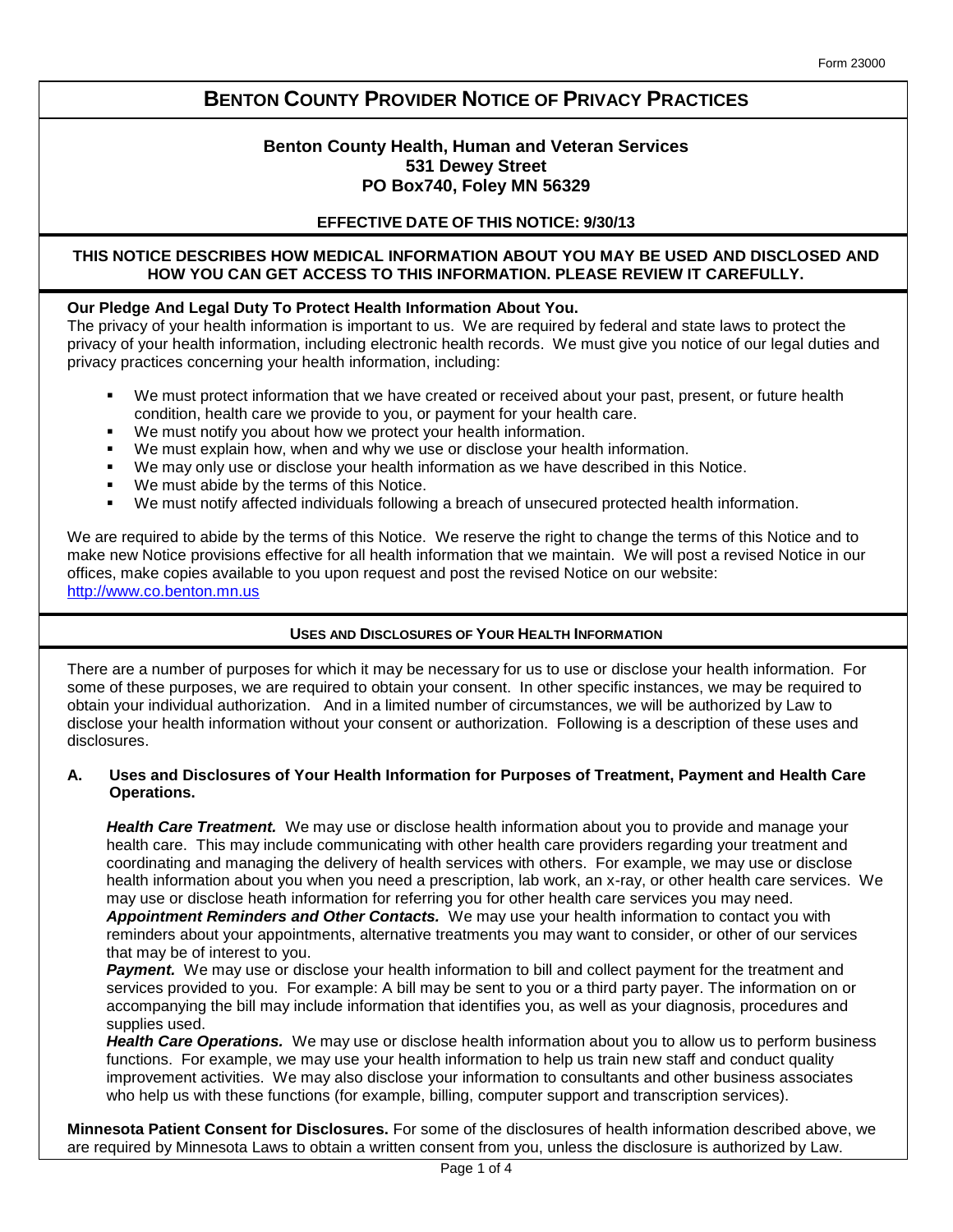### **B. Uses and Disclosures of Your Health Information that Require Your Opportunity to Agree or Object.** In the following instances we will provide you with the opportunity to agree or object to our use or disclosure of your health information:

*Persons Involved in Your Care.* We may, using our best judgment, disclose to a family member, other relative, close personal friend or any other person identified by you, health information relevant to that person's involvement in your care or payment related to your care.

*Notification to Others.* We may, in some instances, disclose health information about you to a family member, a personal representative, or another person responsible for your care, in order to notify such person about your current location or general condition.

# **C. Uses and Disclosures Authorized by Law.**

Under certain circumstances we are authorized by Law to use or disclose your health information without obtaining a consent or authorization from you. These may include when the use or disclosure is:

*Required by Law.* We will disclose your health information when such disclosure is required by federal, state or local laws.

*Necessary for public health activities.* For example, when reporting to public health authorities the exposure to certain communicable diseases or risks of contracting or spreading a disease or condition.

*Related to victims of abuse and neglect.* For example, when reporting suspected victims of abuse or neglect. *For health oversight activities.* For example, when disclosing health information to a state or federal health oversight agency so that they can appropriately monitor the health care system.

*For organ donation purposes.* For example when disclosing health information to an appropriate organization for the purpose of tissue donation and transplants.

*For judicial and administrative proceedings.* For example, when responding to a request for health information contained in a court order.

*For law enforcement purposes.* For example, when complying with laws that require the reporting of certain types of wounds or injuries.

*To a Coroner of Medical Examiner.* To allow them to carry out their duties.

*To avert a serious threat to health or safety.* For example, when disclosing health information that will help prevent a serious threat to the health or safety of you or another person of the public.

*Related to specialized government functions.* For example, we may disclose health information about you if it relates to military and veterans' activities or national security.

*Related to Workers' Compensation*. For example, when reporting health information to entities that provide benefits for work-related injuries and illness.

*Related to correctional institutions*. And in other custody situations.

## **D. Uses and Disclosures of Your Health Information that Require Your Authorization.**

Other uses and disclosures of your health information not described in this Notice will be made only with your written authorization and you may revoke an authorization. If you give us an authorization, you may revoke it in writing at any time. Your revocation will not affect any uses or disclosures permitted by your authorization while it was in effect. Authorization is required for Psychotherapy notes; Marketing purposes involving financial remuneration from a third party including remuneration involved; and Sale of protected health information including the result in remuneration involved.

# **YOUR INDIVIDUAL RIGHTS**

## **A. Right to Access and Copy Your Health Information.**

You have the right to access and receive a copy or a summary of your health information contained in clinical, billing and other records that we maintain and use to make decisions about you. We ask that your request be made in writing. We may charge a reasonable fee. There might be limited situations in which we may deny your request. Under these situations, we will respond to you in writing, stating why we cannot grant your request and describing your rights to request a review of our denial. You may ask for a copy of their electronic medical record in an electronic form.

# **B. Right to Request an Amendment of Your Health Information.**

You have the right to request amendments to the health information about you that we maintain and use to make decisions about you. We ask that your request be made in writing and must explain, in as much detail as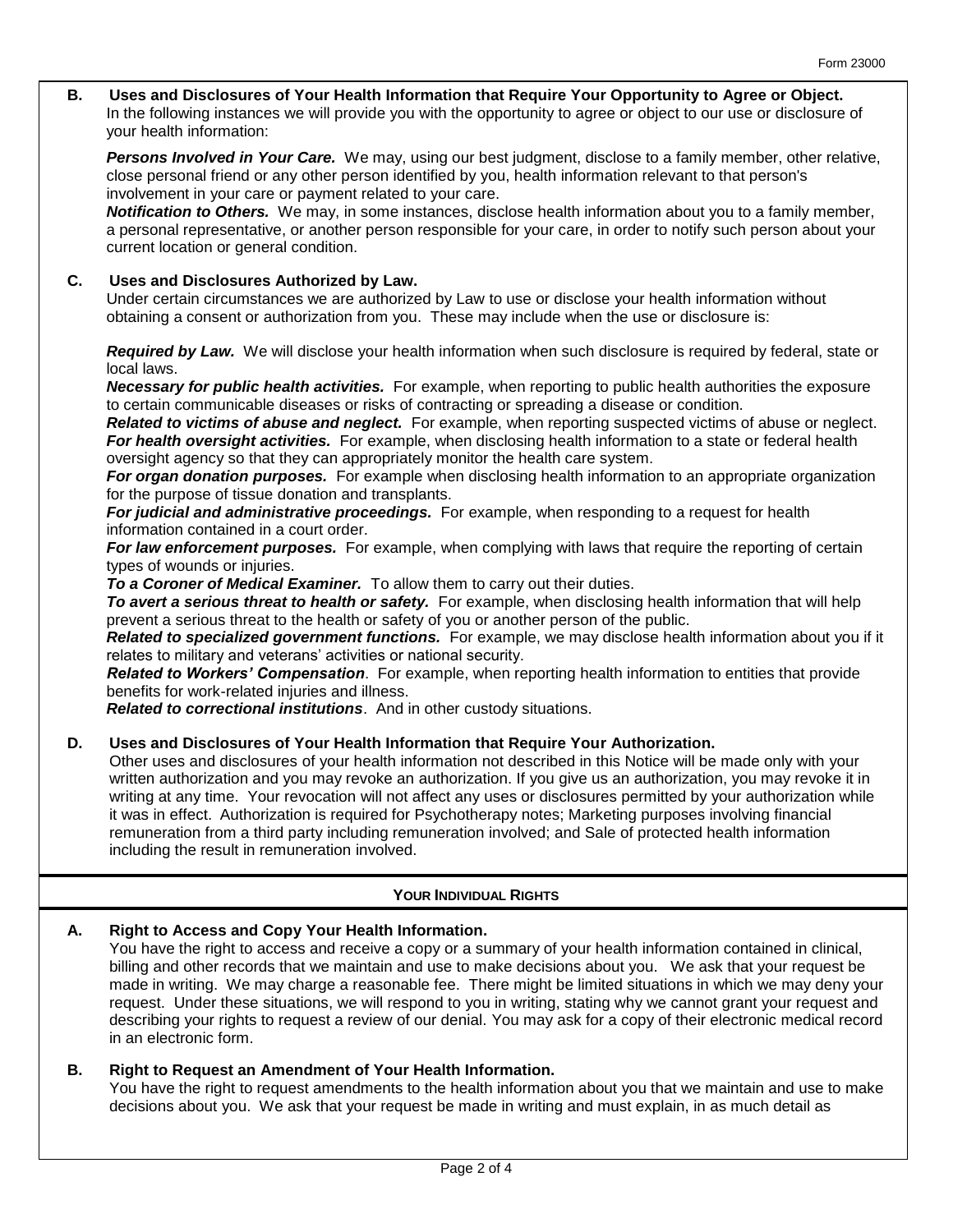possible, your reason(s) for the amendment and, when appropriate, provide supporting documentation. Under limited circumstances we may deny your request. If we deny your request, we will respond to you in writing stating the reasons for the denial. You may file a statement of disagreement with us. You may also ask that any future disclosures of the health information under dispute include your requested amendment and our denial to your request.

Form 23000

# **C. Right to Request Restrictions on Uses and Disclosures of Your Health Information.**

You have the right to request that we restrict our use or disclosure of your health information. We ask that your request be made in writing. We are not required to agree to your request for a restriction, and we will notify you of our decision. However, if we do agree, we will comply with our agreement, unless there is an emergency or we are otherwise required to use or disclose the information.

# **D. Right to Request Confidential Communications.**

Periodically, we will contact you by phone, email, postcard reminders, or other means to the location identified in our records with appointment reminders, results of tests or other health information about you. You have the right to request that we communicate with you in a specific way or as a specific location. For example, you may request that we contact you at your work address or phone number or by email. We ask that your request be made in writing. While we are not required to agree with your request, we will make efforts to accommodate reasonable requests.

# **E. Right to Request and Accounting of Disclosures of Health Information.**

You have the right to request a listing of certain disclosures we have made of your health information. We ask that your request be made in writing. You may ask for disclosures made up to six (6) years before the date of your request (not including disclosures made prior to April 14, 2003). We will provide you one accounting in any 12-month period free of charge.

# **F. Right to Receive a Copy of This Notice.**

You have the right to request and receive a paper copy of this Notice at any time. We will make this Notice available in electronic form and post it in our web site.

## **G. Right to Limit Disclosure to Insurers.**

You have the right to request to restrict disclosure of protected health information to a health plan if: (A) The disclosure is for the purpose of carrying out payment or health care operations and is not otherwise required by law; and (B) The protected health information pertains solely to a health care item or service for which the individual, or person other than the health plan on behalf of the individual, has paid the covered entity in full for relevant care.

If you have any questions about these rights or to exercise any of them please contact our Privacy Office listed below.

# **QUESTIONS OR COMPLAINTS**

If you want more information about our privacy practices or have questions or concerns, please contact our Privacy Office. If you are concerned that your privacy rights have been violated, you may file a complaint with our Privacy Office.

| <b>Privacy Office Contact Information:</b> | 531 Dewey Street<br>PO Box740<br>Foley MN 56329<br>Fax: 320-968-5330 | Phone: 320-968-5087 |
|--------------------------------------------|----------------------------------------------------------------------|---------------------|
|                                            |                                                                      |                     |
|                                            | Email: mheadley@co.benton.mn.us                                      |                     |

If you are not satisfied with the manner in which this office handles a complaint, you may also submit a written complaint to the U.S. Department of Health and Human Services Office of Civil Rights (OCR). Complaint requirements must be filed in writing, either electronically via the OCR Complaint Portal, or on paper by mail, fax, or e-mail; and including the Name the covered entity or business associate involved and describe the acts or omissions you believe violated the requirements of the Privacy, Security, or Breach Notification Rules; and be filed within 180 days of when you knew that the act or omission complained of occurred. OCR may extend the 180-day period if you can show "good cause." The complaint form may be found at [http://www.hhs.gov/ocr/privacy/hipaa/complaints/hipcomplaint.pdf.](http://www.hhs.gov/ocr/privacy/hipaa/complaints/hipcomplaint.pdf) We will provide you with the OCR contact upon request. We support your right to the privacy of your health information.